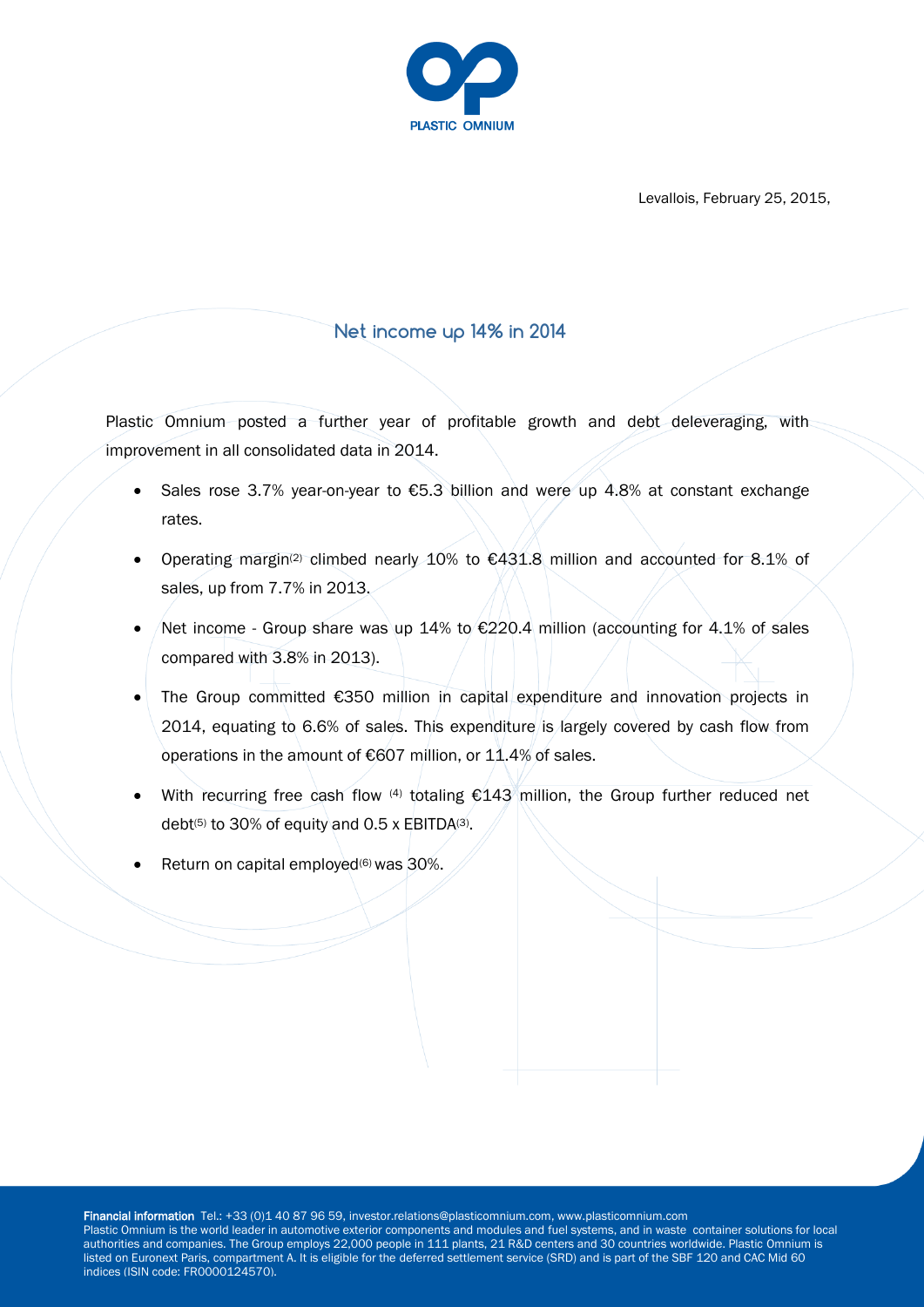# **2014 results (1)**

The Board of Directors of Compagnie Plastic Omnium met on February 24, 2015 under the chairmanship of Laurent Burelle and approved the consolidated financial statements for fiscal year 2014.

| $ $ (in € million)                                      | 2013           | 2014           | Change as a % |
|---------------------------------------------------------|----------------|----------------|---------------|
| <b>Sales</b>                                            | 5,124.5        | 5,314.1        | +3.7%         |
| Operating margin<br>as a % of sales                     | 394.6<br>7.7%  | 431.8<br>8.1%  | $+9.4%$       |
| Net income                                              | 208.0          | 237.4          | $+14.1%$      |
| Net income, Group share                                 | 193.2          | 220.4          | $+14.1%$      |
| <b>EBITDA</b><br>as a % of sales                        | 596.1<br>11.6% | 649.1<br>12.2% | +9.0%         |
| Recurring free cash flow                                | 139            | 143            |               |
| Net financial debt at 12/31<br>Net debt to equity ratio | 355<br>38%     | 330<br>30%     |               |

(1) Management accounts including the share of revenue and income of joint ventures. The reconciliation with the IFRS consolidated financial statements is presented in the notes.

These results were achieved through the Group's strategy of globalization and innovation, which delivered growth in 2014, driven primarily by Asia and Western Europe.

| In € million and as a % of sales, | Year    |         |          | At constant scope and |  |
|-----------------------------------|---------|---------|----------|-----------------------|--|
| by region                         | 2013    | 2014    | % change | exchange rates        |  |
| <b>France</b>                     | 727.9   | 670.5   | $-7.9%$  | $-7.9%$               |  |
|                                   | 14%     | $13\%*$ |          |                       |  |
| Western Europe excluding France   | 1,437.9 | 1,621.9 | $+12.8%$ | $+11.7%$              |  |
|                                   | 28%     | 31%     |          |                       |  |
| <b>Eastern Europe</b>             | 511.4   | 514.9   | $+0.7%$  | $+2.6%$               |  |
|                                   | 10%     | 10%     |          |                       |  |
| North America                     | 1,376.1 | 1,400.9 | $+1.8%$  | $+2.1%$               |  |
|                                   | 27%     | 26%     |          |                       |  |
| South America, Africa             | 266.1   | 232.3   | $-12.7%$ | $+4.2%$               |  |
|                                   | 5%      | 4%      |          |                       |  |
| Asia                              | 805.1   | 873.6   | $+8.5%$  | $+10.3%$              |  |
|                                   | 16%     | 16%     |          |                       |  |
| <b>Sales</b>                      | 5,124.5 | 5,314.1 | $+3.7%$  | $+4.8%$               |  |
|                                   | 100%    | 100%    |          |                       |  |

\*10% for the Automotive Division

### Automotive

In 2014, sales for the Automotive Division were up 4.9% to €4,882.4 million, and 6.1% like-forlike, compared with 3.3% growth in global automotive production. This performance demonstrates Plastic Omnium's ability to achieve growth in all regions of the world through technology and the installation of new industrial capacities in the most dynamic growth regions.

Revenue in Europe advanced 7.4%. Growth in the Automotive Division was fueled by an excellent performance in the United Kingdom and Germany, where the Group launched new automotive programs involving innovative weight- and emissions-reduction products (tailgates, SCR emissions control systems, etc.)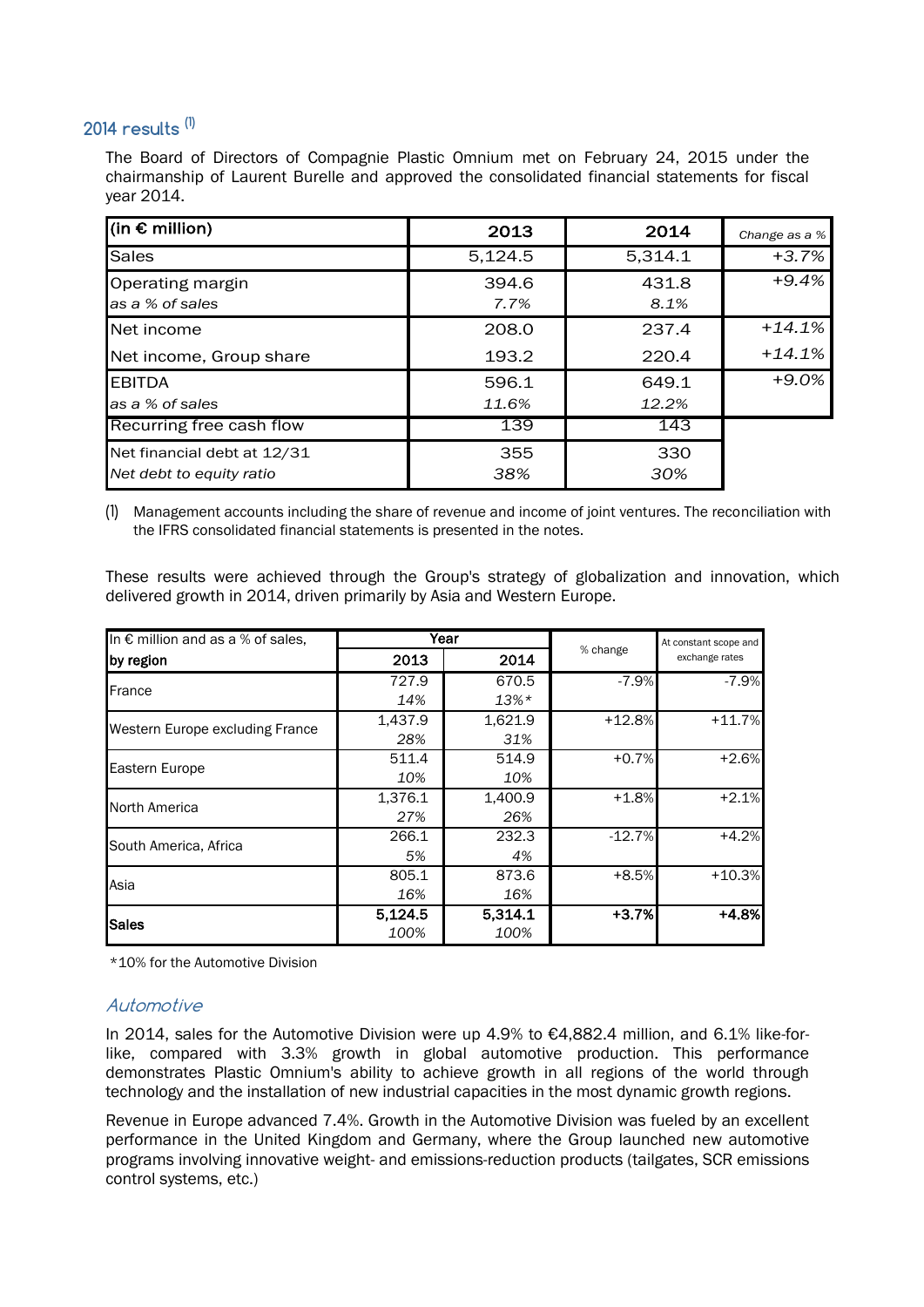The pace of sales growth was a modest 2% in North America (at constant exchange rates), comparable to the passenger car segment. Performance is set to improve in this region as two new plants come on stream in the United States for Volkswagen and General Motors in secondhalf 2015, as well as a new plant in Mexico in 2017.

In China, which saw a 9.4% rise in production in 2014, the Group posted 23% growth in sales to almost €430 million, boosted by the ramp-up at five plants opened in 2013 and the commissioning of four new plants in 2014.

Operating margin for the Automotive Division was €401.7 million, or 8.2% of sales, up from €369.9 million in 2013. Automotive was helped by a high operating capacity rate throughout all its locations worldwide. Operational excellence for the 102 new programs introduced during the year, 58 of which were in Asia, combined with strict cost control, also contributed to the improvement in operating margin.

### Environment

Plastic Omnium Environment saw sales contract by 8% to €431.7 million, hit by the election period in France, which accounts for close to 40% of the Division's sales. Despite this challenging background, new orders during the year, including those in Bordeaux, Prague and Hamburg, helped to support market share.

The restructuring and cost reduction plan, rolled out in the first half of 2013 and targeting fullyear savings of €15 million, has proved its worth. Operating margin stood at €30.1 million and, as announced, accounts for 7% of sales, up from 5.3% in 2013. Net income after tax doubled to €10.8 million.

At the end of December 2014, the Division disposed of its 50% stake in the Swiss road signage company, Signal AG (CHF 50 million in revenue in 2014), in a deal totaling CHF 20 million.

#### **Net income - Group share was €220 million: 4.1% of sales**

Net income accelerated 14% to €237.4 million. It amounted to 4.5% of sales, up from 4.1% in 2013. Net income - Group share increased 14% and came to €220.4 million.

#### **Recurring free cash flow was €143 million**

The Group grew EBITDA 9% to €649.1 million, equating to 12.2% of sales, while cash flow from operations amounted to €607 million (11.4% of sales, an increase of 13%).

2014 saw Plastic Omnium continue its sustained investment program with capital expenditure totaling €350 million, or 6.6% of sales. Its investment plans are part of the Group's ambitious 2014-2018 growth program announced during the Innovation Day on December 2, 2014. The Group plans to invest  $E1.7$  billion over five years to deepen its footprint in growth regions (with plans for 20 plants) and accelerate innovation with new product lines that will generate  $\epsilon_1$  billion in sales in 2018.

Recurring free cash flow was  $\epsilon$ 143 million; after  $\epsilon$ 47 million for the office complex in Lyon, free cash flow amounted to €96 million. As a result, deleveraging will continue as debt is reduced to €330 million (from €355 million at end-2013), after €72 million for dividends and treasury share purchases.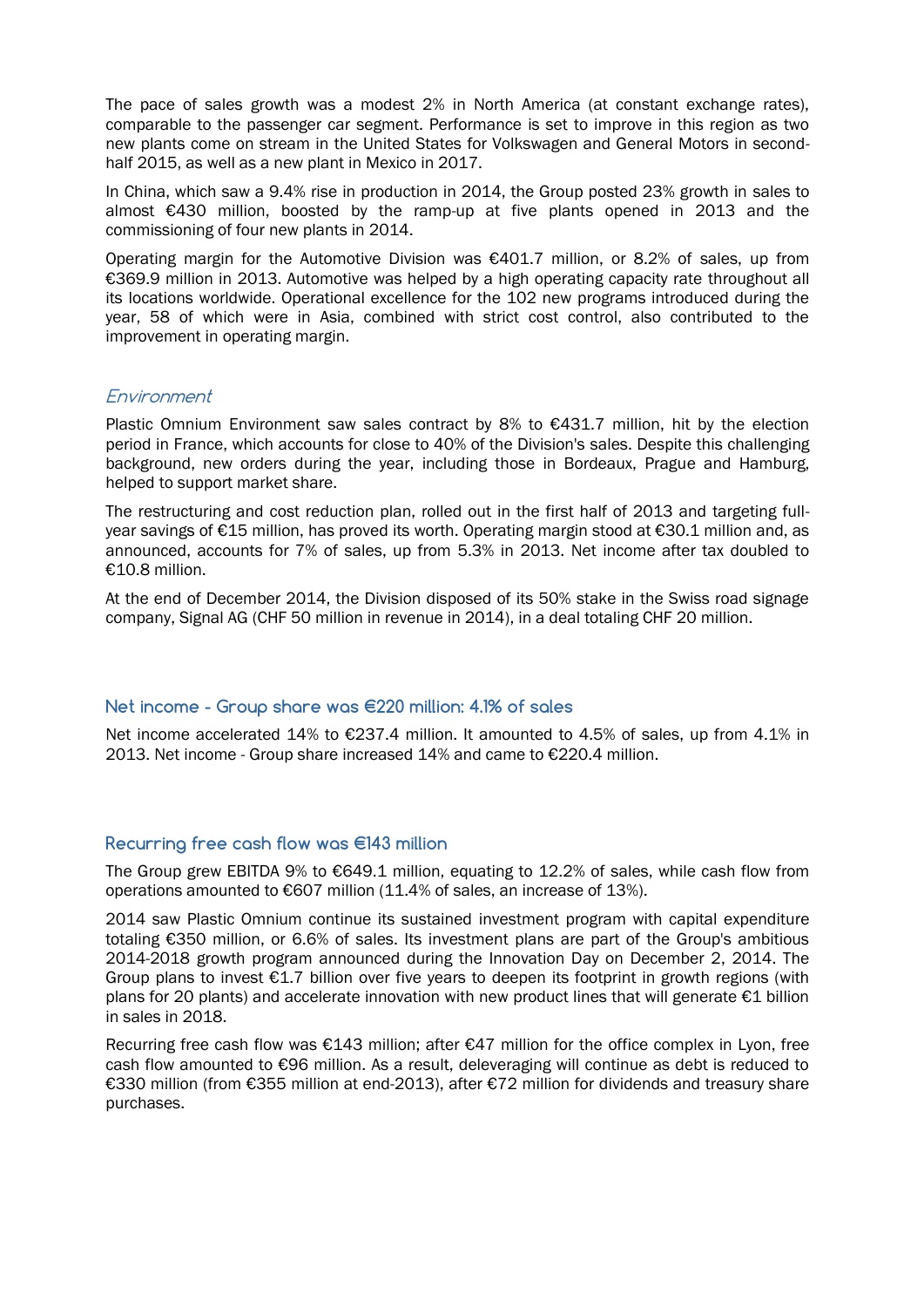#### **Dividend per share of €0.37**

The Board of Directors will propose a dividend per share of  $\epsilon$ 0.37 to the Shareholders' Meeting on April 30, 2015, a 12% increase on the prior year. The dividend will be paid on May 12, 2015, after approval by the Shareholders' Meeting.

#### **Outlook**

The global automotive market is expected to grow by an average of 3% per year between 2014 and 2018. In accordance with its business plan announced in early-December, Plastic Omnium confirms its ambition of delivering growth at twice the market rate over the period and generating sales totaling €7 billion in 2018.

This growth will be driven by the installation of new production capacities, particularly in China and North America, and new product lines (SCR to cut nitrogen oxide emissions, lighter tailgates, etc.), boosted by new laws worldwide increasingly favoring innovative products to reduce weight and control pollution.

Against the backdrop of 2-3% anticipated growth in the automotive market in 2015, Plastic Omnium expects to generate new growth in sales and earnings, as it continues to optimize industrial capacity usage rates and retains a tight rein on production costs and overheads.

#### **Webcast of annual results presentation**

*There will be a webcast of the presentation of 2014 annual results at 9 am (Paris time) in French, with simultaneous translation into English.*

*To register for the webcast, click in the link on the Group's website: [www.plasticomnium.fr.](http://www.plasticomnium.fr/)*

*More detailed financial information is also available here.*

#### **Glossary**

- (2) Operating margin is the profit from continuing operations before tax, net financial income and other operating income and expenses.
- (3) EBITDA is the operating margin before depreciation, amortization and provisions.
- (4) Free cash flow refers to operating cash flow less expenditure on property, plant and equipment and intangible assets net of disposals, and net disbursements for taxes and financial interest, +/- change in net working capital (net cash generated by operating activities). Recurring free cash flow is free cash flow restated for the investment in the Lyon Gerland office complex.
- (5) Net debt equals all long-term borrowings, current loans and bank overdrafts less loans and other non-current financial assets, and cash and cash equivalents.
- (6) Return on capital employed (ROCE) is the ratio of operating margin to capital employed, including goodwill.